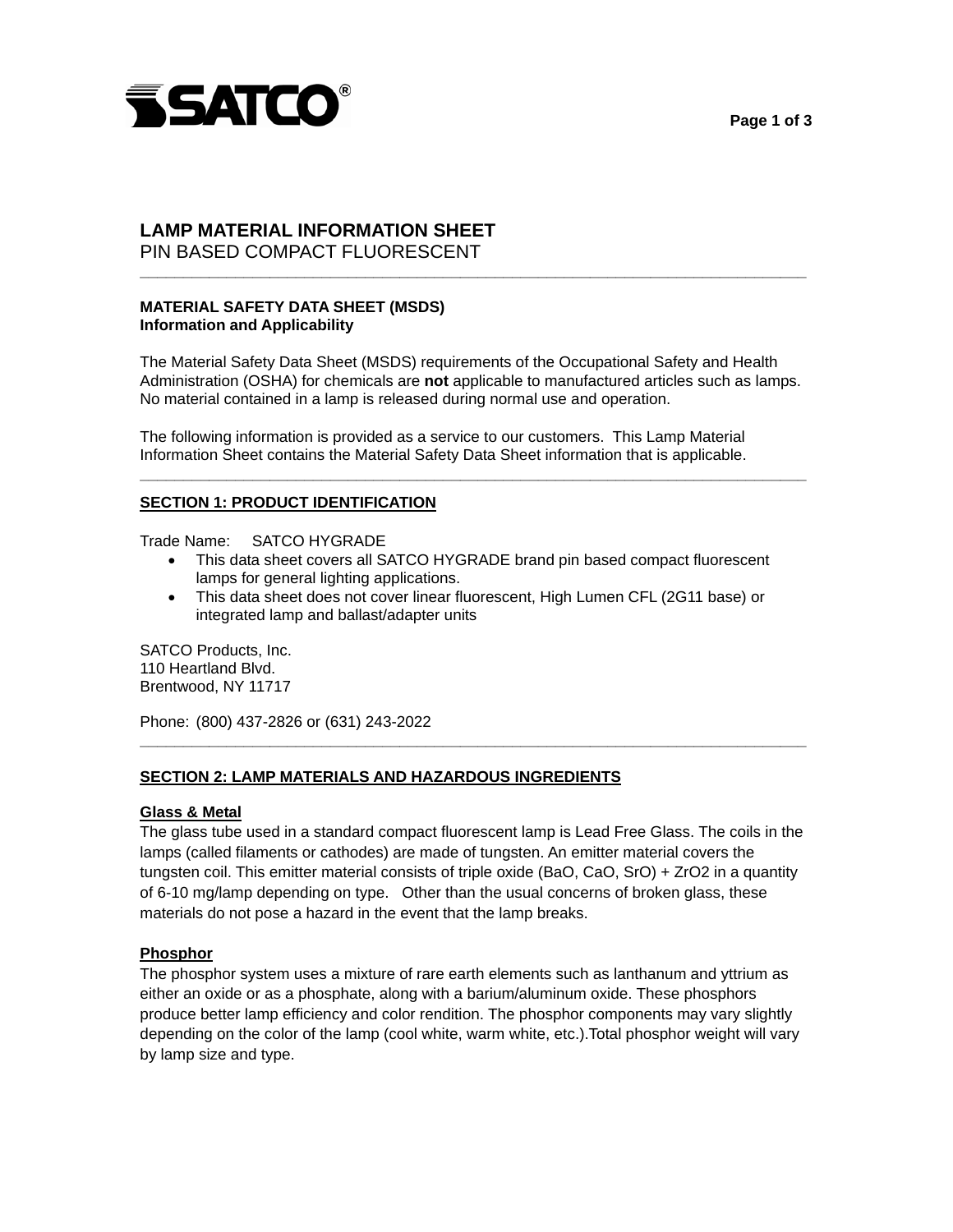# **Pin Based Compact Fluorescent Lamps - Page 2 of 3**

#### **Mercury**

Mercury is present in small amounts in all fluorescent lamps. For SATCO HYGRADE CFL – weight of mercury in the form of amalgam is less than 0.017% of the total.

#### **Plastic Material**

The plastic housing is typically made of PBT (Polybutylene–terephthalate) fire retarded plastic. This product consists primarily of high molecular weight polymers that are not hazardous.

#### **Glow Switch which contains Krypton 85**

Krypton-85 is only found in the glass encapsulated starting switch mounted in the base of 2pin lamps and not in 4pin lamps.

**\_\_\_\_\_\_\_\_\_\_\_\_\_\_\_\_\_\_\_\_\_\_\_\_\_\_\_\_\_\_\_\_\_\_\_\_\_\_\_\_\_\_\_\_\_\_\_\_\_\_\_\_\_\_\_\_\_\_\_\_\_\_\_\_\_\_\_\_\_\_\_\_\_\_\_\_\_** 

**\_\_\_\_\_\_\_\_\_\_\_\_\_\_\_\_\_\_\_\_\_\_\_\_\_\_\_\_\_\_\_\_\_\_\_\_\_\_\_\_\_\_\_\_\_\_\_\_\_\_\_\_\_\_\_\_\_\_\_\_\_\_\_\_\_\_\_\_\_\_\_\_\_\_\_\_\_** 

**\_\_\_\_\_\_\_\_\_\_\_\_\_\_\_\_\_\_\_\_\_\_\_\_\_\_\_\_\_\_\_\_\_\_\_\_\_\_\_\_\_\_\_\_\_\_\_\_\_\_\_\_\_\_\_\_\_\_\_\_\_\_\_\_\_\_\_\_\_\_\_\_\_\_\_\_\_** 

**\_\_\_\_\_\_\_\_\_\_\_\_\_\_\_\_\_\_\_\_\_\_\_\_\_\_\_\_\_\_\_\_\_\_\_\_\_\_\_\_\_\_\_\_\_\_\_\_\_\_\_\_\_\_\_\_\_\_\_\_\_\_\_\_\_\_\_\_\_\_\_\_\_\_\_\_\_** 

#### **SECTION 3: PHYSICAL/CHEMICAL PROPERTIES**

Not Applicable to Intact lamp.

### **SECTION 4: FIRE AND EXPLOSION HAZARDS**

Not applicable. Under extreme high temperatures, the glass might crack.

### **SECTION 5: REACTIVITY DATA**

Stability: Stable Incompatibility: None for intact lamp Hazardous Polymerization: Not applicable

#### **SECTION 6: HEALTH HAZARDS**

EXPOSURE TO INTACT LAMPS DOES NOT POSE ANY KNOWN HEALTH HAZARDS

#### **Glass**

Take normal care with broken glass.

#### **Phosphor**

There have been no significant adverse effects reported in humans by any of these Phosphors during many years of its manufacture and use. The phosphor is somewhat similar to the inert mineral apatite's (calcium phosphate-fluorides) that occur in nature. Antimony, manganese, yttrium and tin compounds are characterized by OSHA as hazardous chemicals, as are most metals. However, they have low toxicity, are insoluble, and are present in very small amounts in the lamp; therefore these compounds are not a significant hazard in the event that the lamp breaks.

#### **Mercury**

disposal is required. See: www.lamprecycle.org for a list of lamp recyclers. Neither the mercury nor the phosphor concentration in air produced as a result of breaking one or a small number of compact fluorescent lamps should result in significant exposures to the individual*.* If large numbers of lamps are broken, clean-up personnel should use appropriate industrial hygiene monitoring and controls to minimize airborne or surface contamination levels. Personal protective equipment may be needed. Lamp recycling when large quantity lamp